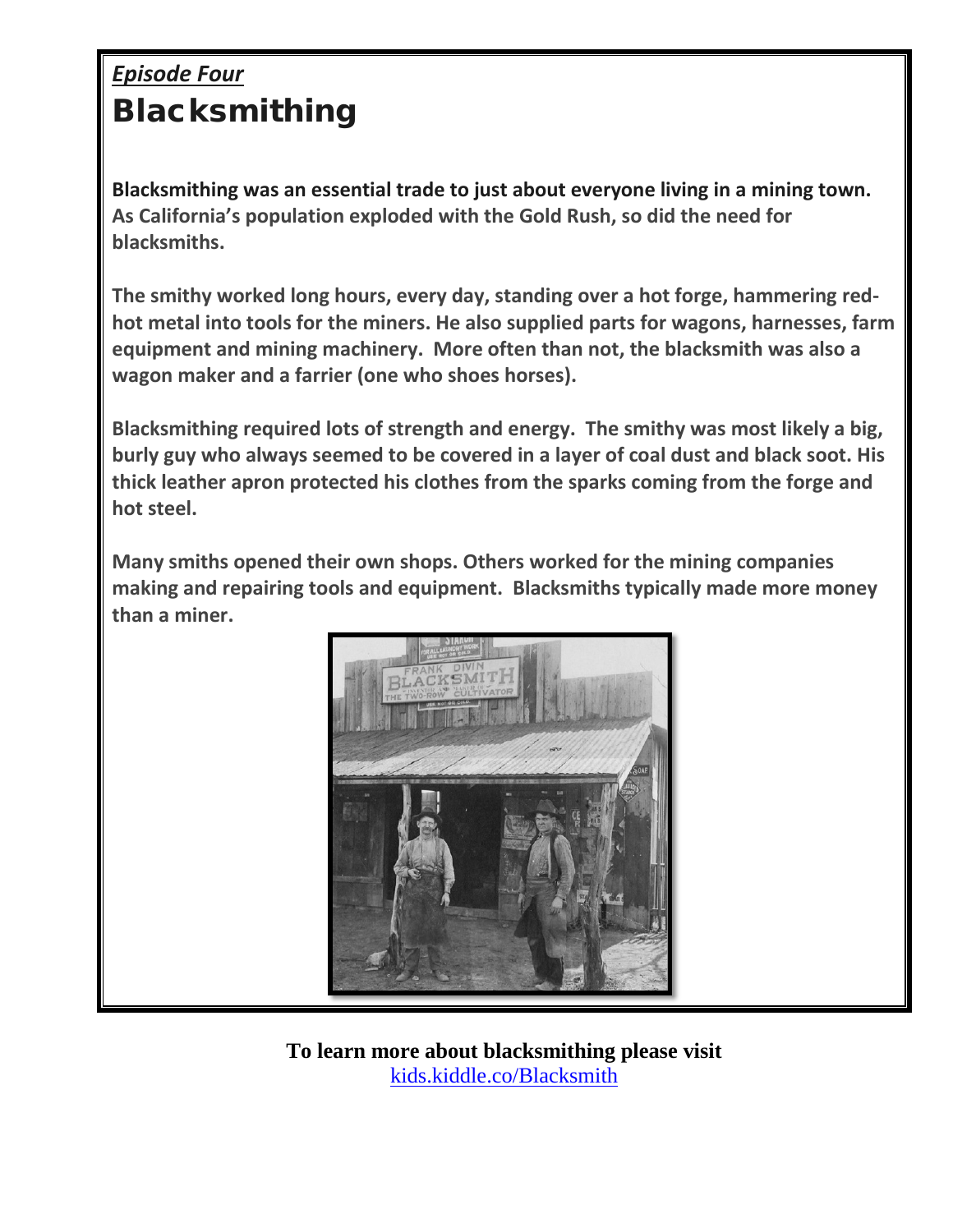## **Blacksmithing**

|              |                          |  | Z T K I S H A M M E R I     |  |  |    |   | K O            |              |
|--------------|--------------------------|--|-----------------------------|--|--|----|---|----------------|--------------|
|              |                          |  | X V Q V Z K U Z F Q Z R     |  |  |    |   | N.             | J.           |
|              |                          |  | B E L L O W S S M P E K     |  |  |    |   | $\blacksquare$ | R            |
| Е            | $\perp$                  |  | P F W A G O N T R           |  |  |    | A | $\mathbf{I}$   | N            |
|              |                          |  | E O C S R X D N A I         |  |  | H. | X | D              | $\mathbf{I}$ |
|              |                          |  | T E Y B A R S T O C K E S X |  |  |    |   |                |              |
|              |                          |  | L R E Y U J F Q U E N C     |  |  |    |   | H              | B            |
| B            | $\overline{\phantom{a}}$ |  | T U M I N O U S C O A       |  |  |    |   |                | - L          |
| Τ            | R                        |  | I V E T R X R I S           |  |  |    | S | $\circ$        | B            |
| J            | H.                       |  | A N V I L I E G N G         |  |  |    |   | G              | $\top$       |
| $\mathbf{L}$ |                          |  | M A L L E A B L E E K       |  |  |    |   | B              | M            |
|              |                          |  | Y G A V Q Q W X T Q A C A   |  |  |    |   |                | B            |
|              |                          |  | M V S H O D S X S Q O M M   |  |  |    |   |                | $\top$       |
|              |                          |  | H S Y D R B P F A K B Q Y   |  |  |    |   |                | R.           |

**Find and circle these vocabulary words:**

ANVIL BARSTOCK FORGE HAMMER MALLEABLE QUENCH SHOD TRIVET WAGONTRAIN

BELLOWS BITUMINOUS COAL